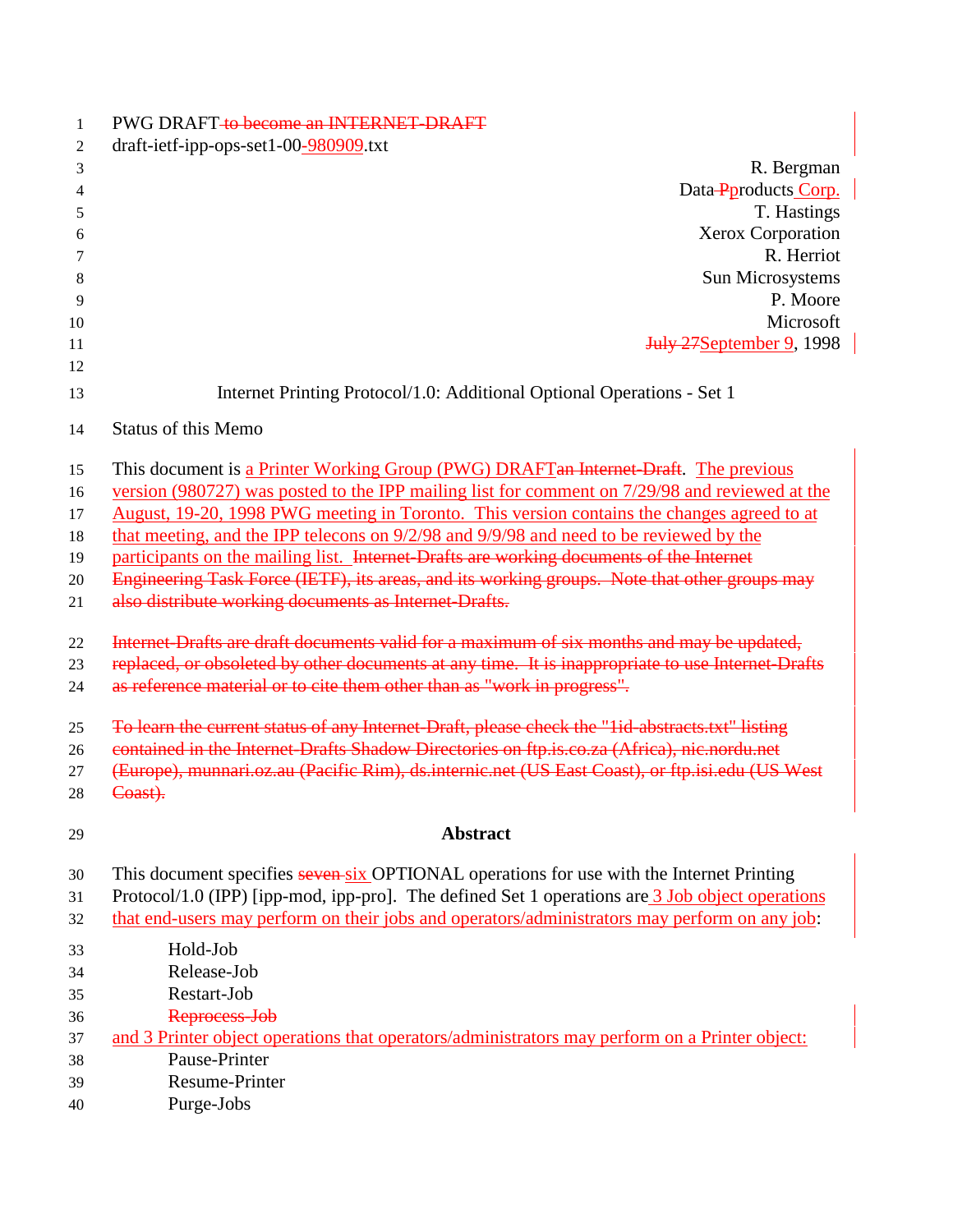| 41 |                                                                                         |    |
|----|-----------------------------------------------------------------------------------------|----|
| 42 | <b>Table of Contents</b>                                                                |    |
| 43 |                                                                                         |    |
| 44 | $\overline{2}$                                                                          |    |
| 45 |                                                                                         |    |
| 46 | 2.1.1 "job-hold-until" (type3 keyword   name(MAX)) operation attribute  4               |    |
| 47 |                                                                                         |    |
| 48 |                                                                                         |    |
| 49 |                                                                                         |    |
| 50 | Additional "job-state-reasons" and the Job History concept<br>$3^{\circ}$               | 8  |
| 51 | 3.1 The "job history" concept                                                           | 89 |
| 52 | 3.2 Add a new 'job-restartable' value to the "job-state-reasons" attribute              | 89 |
| 53 | $\overline{4}$                                                                          |    |
| 54 |                                                                                         |    |
| 55 | 4.1.1 Add a new 'moving-to-paused' value to the "printer-state-reasons" attribute  1415 |    |
| 56 |                                                                                         |    |
| 57 |                                                                                         |    |
| 58 | 5                                                                                       |    |
| 59 |                                                                                         |    |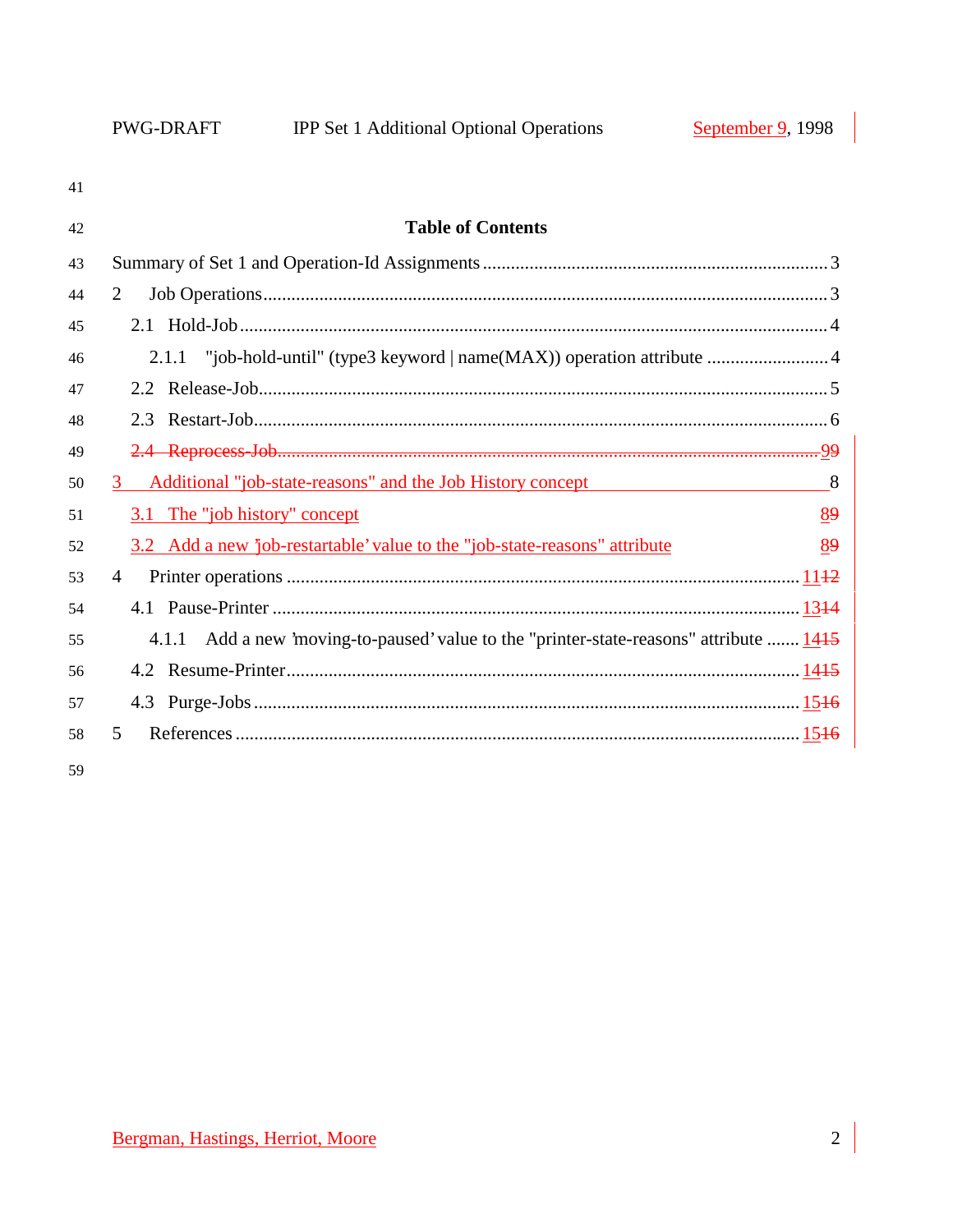# 60 **1 Summary of Set 1 and Operation-Id Assignments**

61 The Set 1 operations are summarized in the following table:

| Operation<br>Name | Operation-<br>Id | Brief description                                                                                           |
|-------------------|------------------|-------------------------------------------------------------------------------------------------------------|
| Hold-Job          | 0x000C           | Holds a pending job so that it cannot be scheduled for<br>processing                                        |
| Release-Job       | 0x000D           | Allows a previously held job to be scheduled for<br>processing                                              |
| Restart-Job       | 0x000E           | Restarts a completed job as the same job on the same<br>Printer object                                      |
| Reprocess-Jol     | 0x000F           | Reserved for the future. Reprocesses a completed job as a<br>new copy of the job on the same Printer object |
| Pause-Printer     | 0x0010           | Stops the device(s) as soon as possible from processing<br>jobs                                             |
| Resume-Printer    | 0x0011           | Resumes the device(s) processing jobs                                                                       |
| Purge-Jobs        | 0x0012           | Removes all jobs from the Printer regardless of job state                                                   |

62 All of the attributes in Set 1 are OPTIONAL for an IPP object to support. Unless the

63 specification of an OPTIONAL operation requires support of another OPTIONAL operation,

64 conforming implementations may support any combination of these operations.

# 65 **2 Job Operations**

66 The job operations in Set 1 are for use by end users on their jobs and by operators and

67 administrators on any jobs. The operation attributes in requests and responses for the job

68 operations are the same as the standard Cancel-Job operation (see [model] 3.3.3). Additional

69 operation attributes are specified that the client MAY supply in a request. In addition, the IPP

70 object MUST return the "job-state" [ipp-mod 4.3.7] attribute and, if supported, the "job-state-

71 reasons" [ipp-mod 4.3.8] attribute in the response as Group 3 Job Attributes in order to indicate

- 72 the effect of the operation on the job object.
- 73 Note: In order to keep the operations in Operation Set 1 simple, they are rejected when the job is
- 74 in the 'processing' or 'processing-stopped' states. If operations are needed to affect jobs while in
- 75 these states, they will be added as additional operations, rather than overloading these operations.
- 76 Then it is clear to clients by querying the Printer object's "operations-supported" [ipp-mod
- 77 4.4.13] what the behavior is.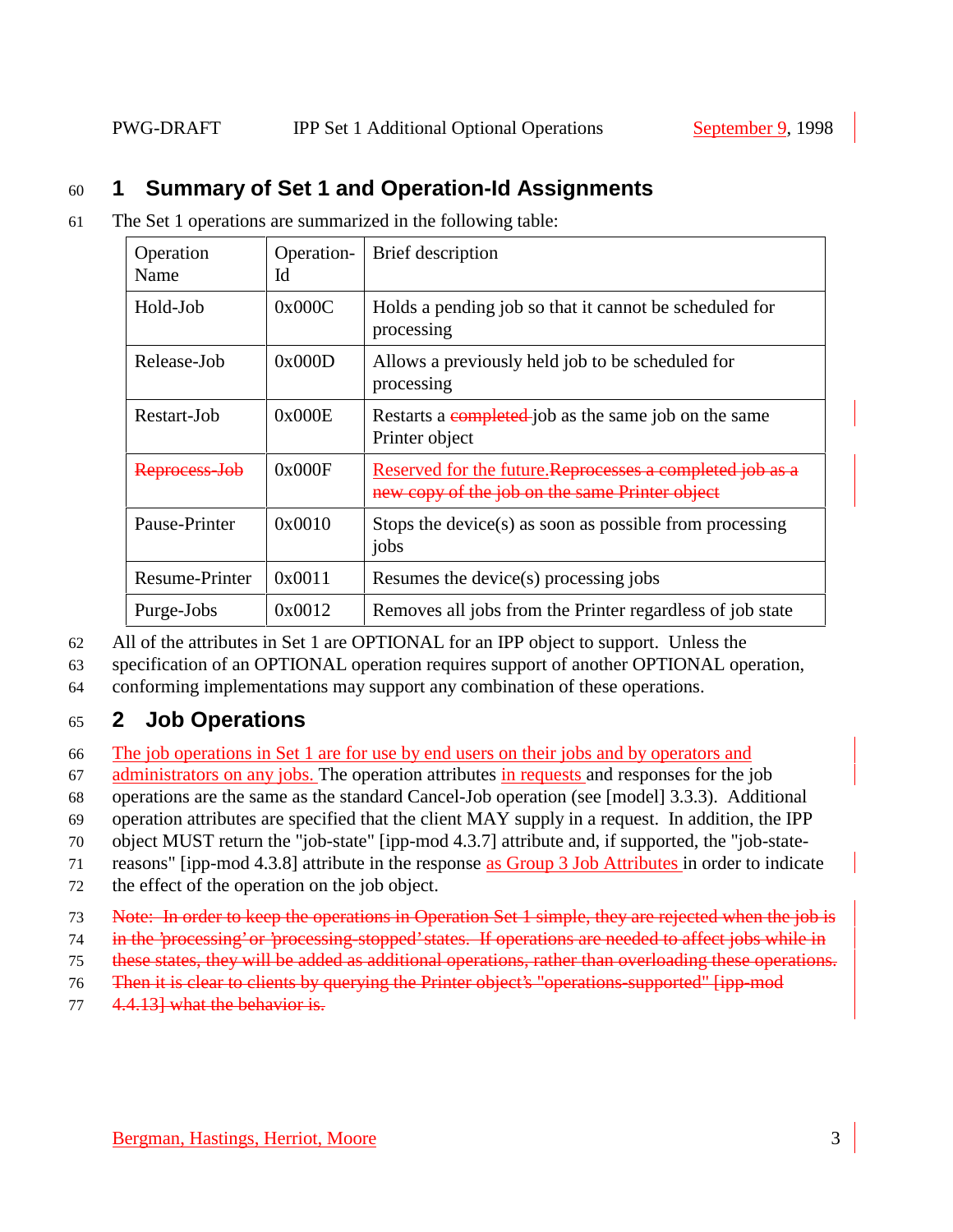#### **2.1 Hold-Job**

- This operation allows a client to hold a pending job in the queue so that it is not eligible for
- scheduling. If the Hold-Job operation is supported, then the Release-Job operation MUST be
- supported, and vice-versa.

# **2.1.1 "job-hold-until" (type3 keyword | name(MAX)) operation attribute**

- The client OPTIONALLY supplies this attribute. The IPP object MUST support this operation
- 84 attribute in a Hold-Job request, if it supports the "job-hold-until" Job template attribute in create
- operations. See [ipp-mod] section 4.2.2. Otherwise, the IPP object NEED NOT support the
- "job-hold-until" operation attribute in a Hold-Job request. If supplied and supported, the IPP
- object copies the attribute to the Job object, replacing the job's previous "job-hold-until"
- attribute, if present, and makes the job a candidate for scheduling during the supplied named time
- period.
- As with all operations, if the client supplies the "job-hold-until" (or any OPTIONAL) Operation
- attribute that is unknown or unsupported or the value is unsupported, the IPP object MUST
- accept and perform the operation, ignoring the unknown or unsupported operation attribute and
- returning the ignored or unsupported attributes and/or values in Group 2 Unsupported Attributes
- (see [ipp-mod] sections 3.3.3.2 and 16.3.6).
- If the client supplies the 'no-hold' value [ipp-mod 4.2.2] (meaning don't hold the job) and the IPP
- object supports the "job-hold-until" operation attribute, the IPP object MUST reject the operation
- and return the 'client-error-bad-syntax' error status code.
- The following new keyword value is defined for use with the "job-hold-until" Job Template
- attribute in job create operations and the "job-hold-until" operation attribute in Hold-Job and
- Restart-Job operations:
- 101  $\ldots$  'indefinite': the job is held indefinitely, until a client performs a Release-Job or Restart-**Job** operation
- 103 If the client does not supply a "job-hold-until" operation attribute in the request Hold-Job
- 104 operation, the IPP object MUST populate the job object with a "job-hold-until" attribute with the
- 'indefinite' value (if IPP object supports the "job-hold-until" attribute) and hold the job
- 106 indefinitely, until a client performs a Release-Job or Restart-Job operation.
- The IPP object SHOULD support the "job-hold-until" Job Template attribute for use in job create
- operations with at least the 'indefinite' value, if it supports the Hold-Job operation. Otherwise, a
- client cannot create a job and hold it immediately (without picking some supported time period
- in the future).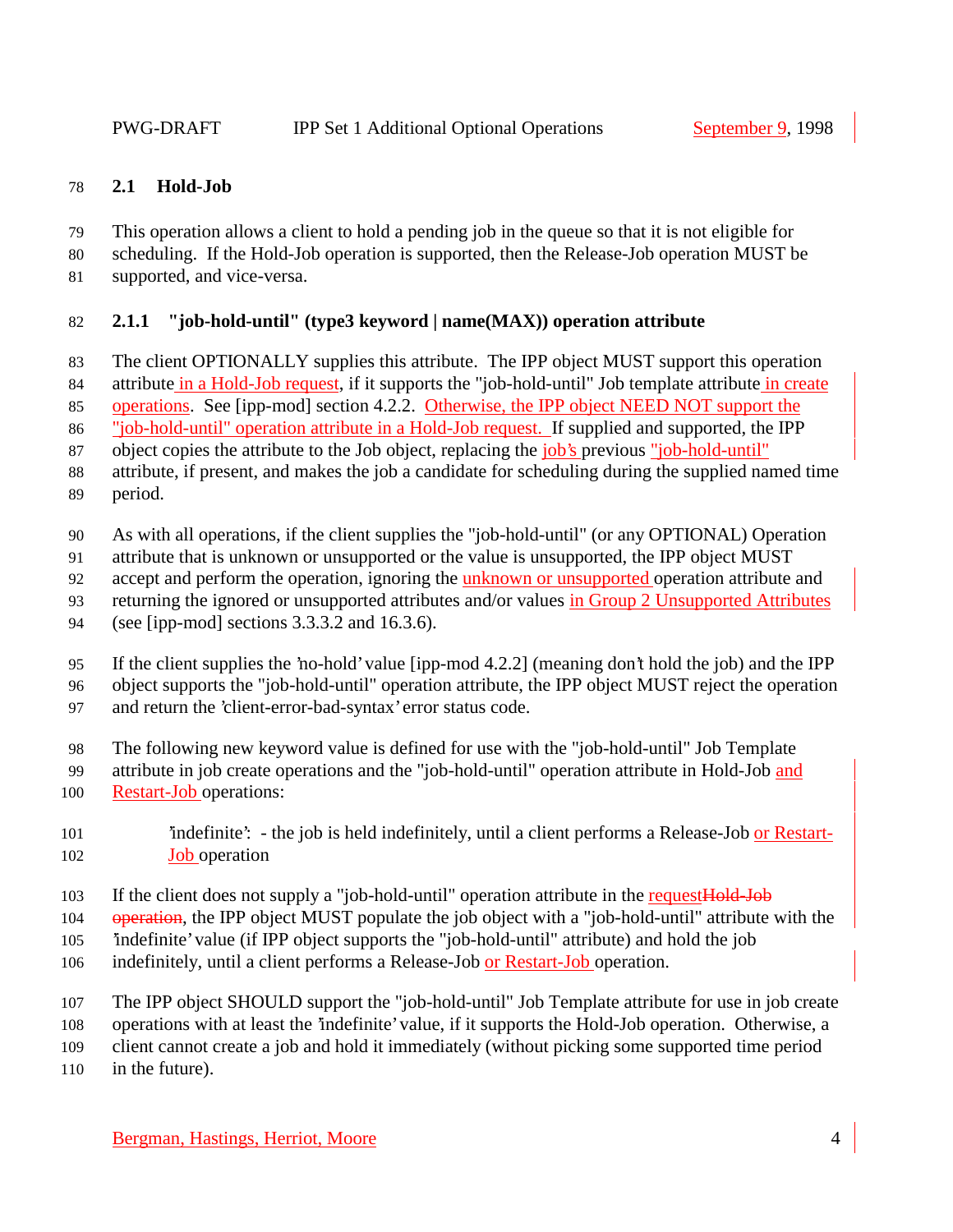- The IPP object MUST accept or reject the request based on the job's current state, transition the
- job to the indicated new state, and return the indicated new "job-state" attribute and status code
- as follows:

| Current "job-state"<br>New "job-state" |                      | IPP object's response status code and action: |
|----------------------------------------|----------------------|-----------------------------------------------|
| 'pending'                              | 'pending-held'       | 'successful-ok' See Note 1                    |
| 'pending-held'                         | 'pending-held'       | 'successful-ok' See Note 1                    |
| 'processing'                           | 'processing'         | 'client-error-not-possible'                   |
| 'processing-stopped'                   | 'processing-stopped' | 'client-error-not-possible'                   |
| 'completed'                            | 'completed'          | 'client-error-not-possible'                   |
| 'canceled'                             | 'canceled'           | 'client-error-not-possible'                   |
| 'aborted'                              | 'aborted'            | 'client-error-not-possible'                   |

Note 1: If the OPTIONAL "job-state-reasons" attribute is supported and if the implementation

supports multiple reasons for a job to be in the 'pending-held' state, the IPP object MUST add the

'job-hold-until-specified' value to the job's "job-state-reasons" attribute.

Note: In order to keep the Hold-Job operation simple, such a request is rejected when the job is

in the 'processing' or 'processing-stopped' states. If an operation is needed to hold jobs while in

these states, it will be added as an additional operation, rather than overloading the Hold-Job

operation. Then it is clear to clients by querying the Printer object's "operations-supported" [ipp-

 mod 4.4.13] and the Job object's "job-state" [ipp-mod 4.3.7] attributes which operations are possible.

*Access Rights:* The requesting user must either be the submitter of the job or an operator or

124 administrator of the Pprinter object (see [ipp-mod] Section 1). Otherwise, the IPP object MUST

reject the operation and return: 'client-error-forbidden', 'client-error-not-authenticated', or 'client-

error-not-authorized' as appropriate.

# **2.2 Release-Job**

This operation allows a client to release a previously held job so that it is again eligible for

scheduling. This operation removes the "job-hold-until" job attribute, if present, from the job

130 object that had been supplied in the create or most recent Hold-Job or Restart-Job operation and

remove its effect on the job.

 If the Hold-Job operation is supported, then the Release-Job operation MUST be supported, and vice-versa.

- If the OPTIONAL "job-state-reasons" attribute is supported, the IPP object MUST remove the
- 'job-hold-until-specified' value from the job's "job-state-reasons" attribute, if present.
- The IPP object MUST accept or reject the request based on the job's current state, transition the
- job to the indicated new state, and return the indicated new "job-state" attribute and status code
- as follows: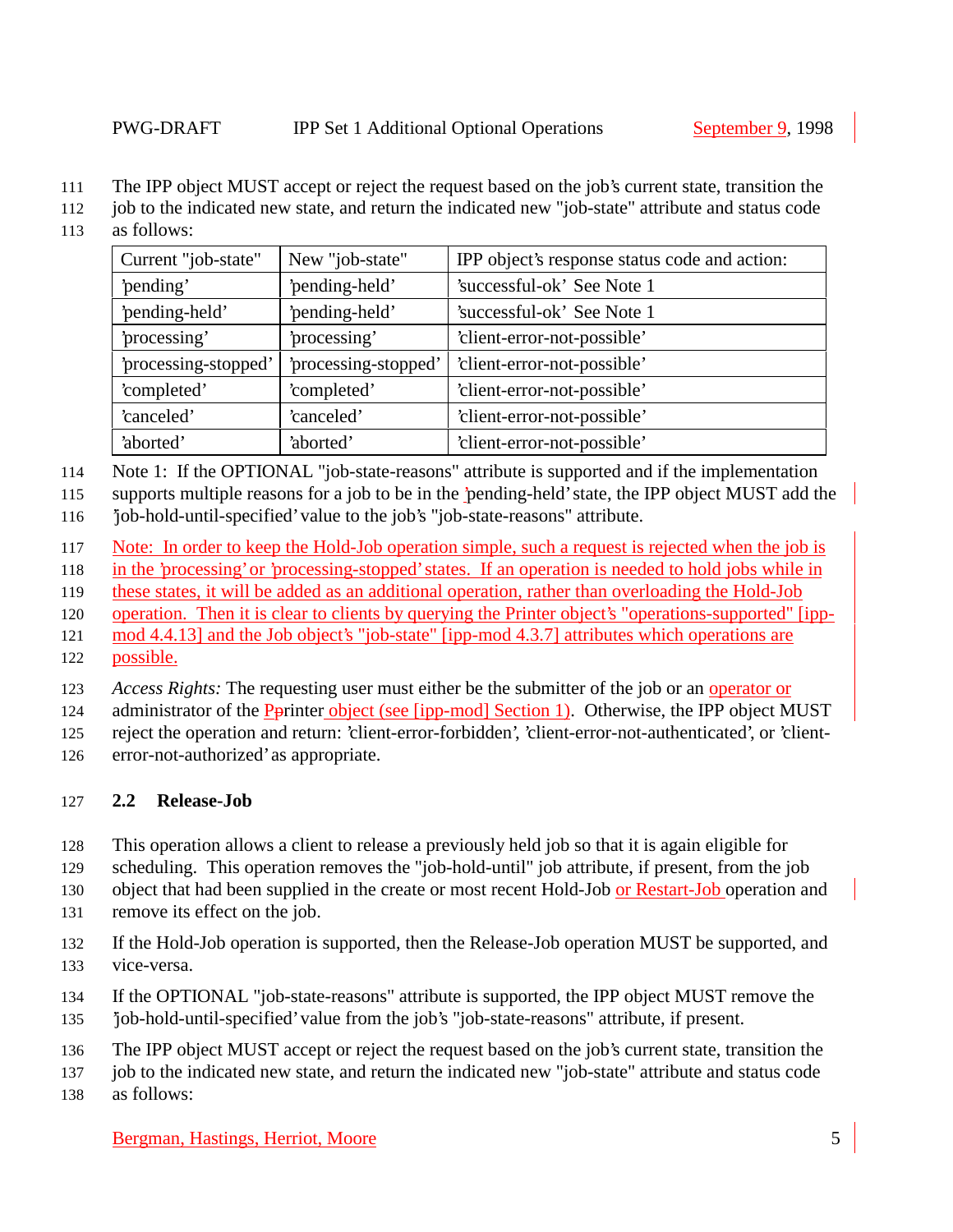| Current "job-state"  | New "job-state"      | IPP object's response status code and action: |
|----------------------|----------------------|-----------------------------------------------|
| 'pending'            | 'pending'            | 'successful-ok' No effect on the job.         |
| 'pending-held'       | 'pending-held'       | 'successful-ok' See Note 1                    |
| 'pending-held'       | 'pending'            | 'successful-ok'                               |
| processing'          | 'processing'         | 'successful-ok' No effect on the job.         |
| 'processing-stopped' | 'processing-stopped' | 'successful-ok' No effect on the job.         |
| 'completed'          | 'completed'          | 'client-error-not-possible'                   |
| 'canceled'           | 'canceled'           | 'client-error-not-possible'                   |
| 'aborted'            | 'aborted'            | 'client-error-not-possible'                   |

Note 1: If there are other reasons to keep the job in the 'pending-held' state, such as 'resources-

are-not-ready', the job remains in the 'pending-held' state. Thus the 'pending-held' state is not just

for jobs that have the 'job-hold-until' applied to them, but are for any reason to keep the job from

being a candidate for scheduling and processing, such as 'resources-are-not-ready'. See the "job-

hold-until" attribute ([ipp-mod] Section 4.2.2).

*Access Rights:* The requesting user must either be the submitter of the job or an operator or

145 administrator of the Pprinter object. Otherwise, the IPP object MUST reject the operation and

return: 'client-error-forbidden', 'client-error-not-authenticated', or 'client-error-not-authorized' as

appropriate.

# **2.3 Restart-Job**

This operation allows a client to restart a job that is retained in the queue after processing has

completed. As an implementation option, a job in the 'processing' and/or 'processing-stopped'

- states MAY be restarted.
- The job is moved to the 'pending' job state and restarts at the beginning on the same IPP Printer
- object with the same attribute values. The Job Description attributes that accumulate job

progress, such as "job-impressions-completed", "job-media-sheets-completed", and "job-k-

octets-processed", MUST be reset to 0 so that they give an accurate record of the job from its

restart point. The job object MUST continue to use the same "job-uri" and "job-id" attribute

values.

# **2.3.1 "job-hold-until" (type3 keyword | name(MAX)) operation attribute**

159 The client OPTIONALLY supplies this attribute. The IPP object MUST support this operation

attribute in a Restart-Job request, if it supports the "job-hold-until" Job template attribute in

create operations. See [ipp-mod] section 4.2.2. Otherwise, the IPP object NEED NOT support

the "job-hold-until" operation attribute in a Restart-Job request. If supplied and supported, the

IPP object copies the attribute to the Job object, replacing the job's previous "job-hold-until"

attribute, if present, and makes the job a candidate for scheduling during the supplied named time

period.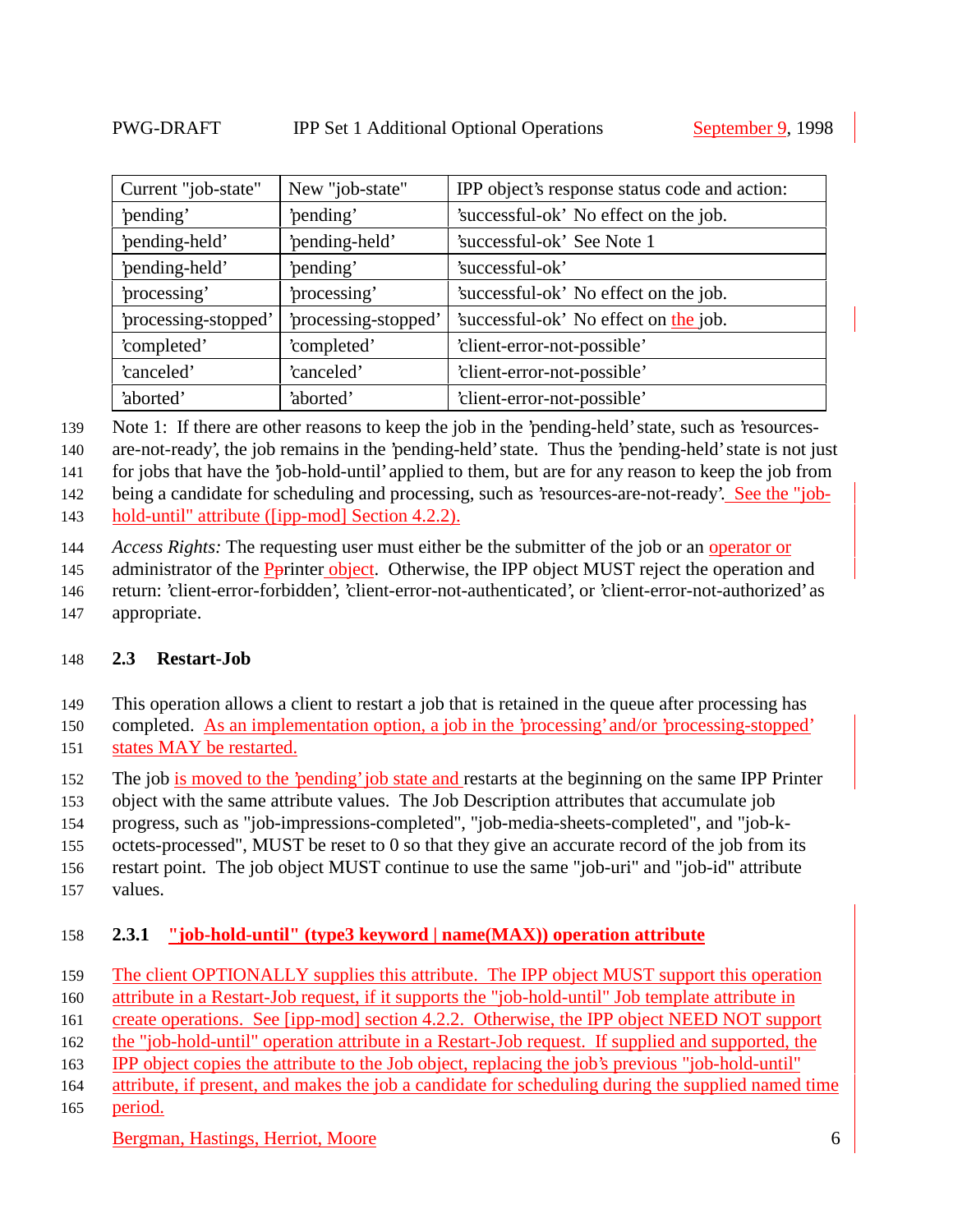166 See Section 2.1.1 for the common semantics of the "job-hold-until" operation attribute for the

167 Hold-Job operation and Restart-Job operation.

169 to modify other attributes before releasing the restarted job.

- 170 The IPP object MUST accept or reject the request based on the job's current state, transition the
- 171 job (or new job, depending on implementation) to the indicated new state, and return the
- 172 indicated new "job-state" attribute and status code as follows:

| Current "job-state"              | New "job-state"      | IPP object's response status code and action:           |  |
|----------------------------------|----------------------|---------------------------------------------------------|--|
| 'pending'                        | 'pending'            | 'client-error-not-possible'.                            |  |
| 'pending-held'<br>'pending-held' |                      | 'client-error-not-possible'.                            |  |
| <u>'processing'</u>              | 'pending'            | <b>OPTION 1:</b> 'successful-ok' - job is started over. |  |
|                                  |                      | See Note 1.                                             |  |
| 'processing'                     | 'processing'         | <b>OPTION 2: 'client-error-not-possible'.</b>           |  |
| 'processing-stopped'             | 'pending'            | <b>OPTION 1:</b> 'successful-ok' - job is started over. |  |
|                                  |                      | See Note 1                                              |  |
| 'processing-stopped'             | 'processing-stopped' | <b>OPTION 2:</b> 'client-error-not-possible'.           |  |
| 'completed'                      | 'pending'            | 'successful-ok' - job is started over.                  |  |
| 'canceled'                       | 'pending'            | 'successful-ok' - job is started over.                  |  |
| 'aborted'                        | 'pending'            | 'successful-ok' - job is started over.                  |  |

173

- 174 Note 1: For OPTION 1, the IPP object SHOULD indicate to clients that a Restart-Job operation
- 175 is possible while the job is in the 'processing' and/or 'processing-stopped' states, by populating the 176 job's "job-state-reasons" attribute with the 'job-restartable' value.
- 177 Note: Resetting the job progress attributes, allows job monitoring applications to function
- 178 unchanged for a job that has been restarted. However, there is a problem for accounting
- 179 applications that "pull" the job accounting data from the IPP object after the job completes using
- 180 the Get-Job-Attributes or Get-Jobs operations (or SNMP MIBs). Since the "job-id" and "job-uri"
- 181 for the restarted job are the same as the original job and the accounting attributes are reset, the
- 182 accounting program may not be able to detect that the job was restarted and is using additional
- 183 resources. It is recommended that the Reprocess-Job operation (see section 2.4) be used when
- 184 accurate accounting data is desired to be made available to accounting programs that pull the data
- 185 from the IPP Printer after the job completes, since a new job with a new "job-id" and "job-uri" is
- 186 created while the old job remains for the accounting program to query accounting attributes. On
- 187 the other hand, if an IPP object "pushes" the accounting data to the accounting application when
- 188 the job completes, say, using event notification [ipp-not], then support of the Restart-Job
- 189 operation is not in conflict with such "pull" accounting.

<sup>168</sup> Note: In the future an OPTIONAL Modify-Job operation may be specified that allows the client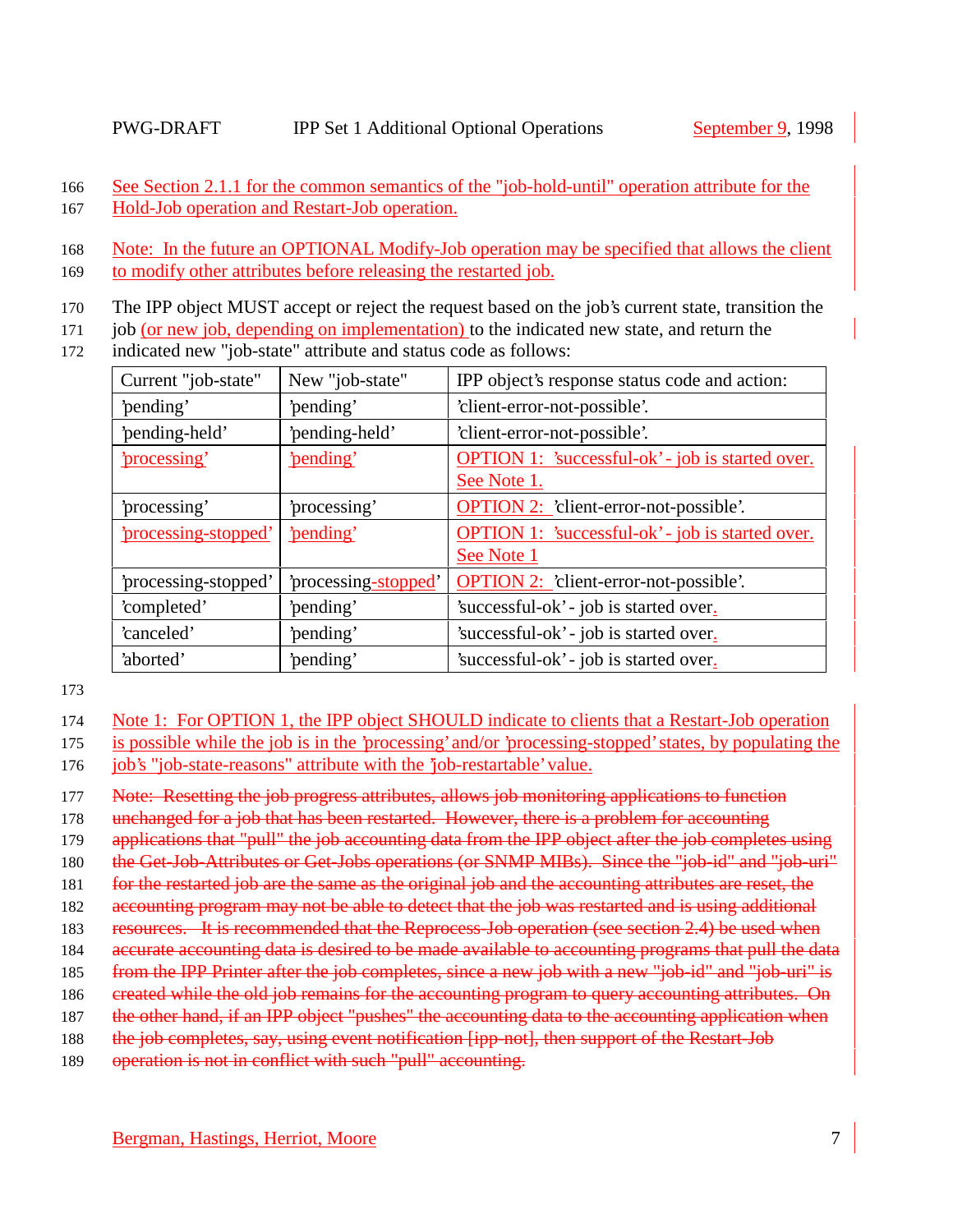- *Access Rights:* The requesting user must either be the submitter of the job or an operator or
- 191 administrator of the Pprinter object. Otherwise, the IPP object MUST reject the operation and
- return: 'client-error-forbidden', 'client-error-not-authenticated', or 'client-error-not-authorized' as
- appropriate.

# **3 The Job History concept and additional "job-state-reasons"**

- This section explains the so-called Printer object's "job-history" that contains the recently
- completed, canceled, and aborted jobs. This section also specifies the 'job-restartable' value of
- the "job-state-reasons" Job Description attribute for use with the Restart-Job operations.

# **3.1 The "job history" concept**

- 199 When a job is completed, canceled, or aborted, the IPP Printer object MAY retain the job with its
- document data in a restartable condition using the Restart-Job operation for an implementation-
- defined time period which may be zero seconds. If the IPP object supports the "job-state-
- reasons" attribute and the Restart-Job operation, then it SHOULD indicate that such jobs are
- restartable by adding the 'job-restartable' value to the job's "job-state-reasons" attribute (see
- Section 3.2) during that implementation-defined time period.
- After the implementation-defined restartable time period expires, the Printer object deletes the
- document data for the job and the job becomes part of the "job history". The Print object MAY
- also delete any number of the job attributes. Since the job is no longer restartable, the Printer
- object MUST remove the 'job-restartable' value from the job's "job-state-reasons" attribute, if
- supported. Clients are able to query jobs in the Printer object's "job history" using Get-Job-
- Attributes and Get-Jobs operations.
- Subsequently, the IPP Printer removes jobs from its "job history" in an implementation-defined
- manner, such as after a fixed time period (which MAY be zero seconds) or when the number of
- jobs exceeds a fixed number. Thereupon, the job can no longer be queried using the Get-Job-
- Attributes and Get-Jobs operations and the IPP object returns the 'client-error-not-found' or
- 'client-error-gone' as appropriate.

# **3.2 Add a new 'job-restartable' value to the "job-state-reasons" attribute**

- The following new keyword value is specified for use with the "job-state-reasons" Job
- Description attribute and the Restart-Job operation (see Section 2.3):
- 'job-restartable' This job is currently able to be restarted using the Restart-Job operation. With which job states this values is used depends on implementation, i.e., OPTION 1 vs.
- OPTION 2 in the job state transition table in Section 2.3. Whenever the IPP object will
- reject a Restart-Job operation for the job with the 'client-error-not-possible' error status
- code because the job is not restartable, the IPP object MUST remove this value from the
- job's "job-state-reasons" attribute.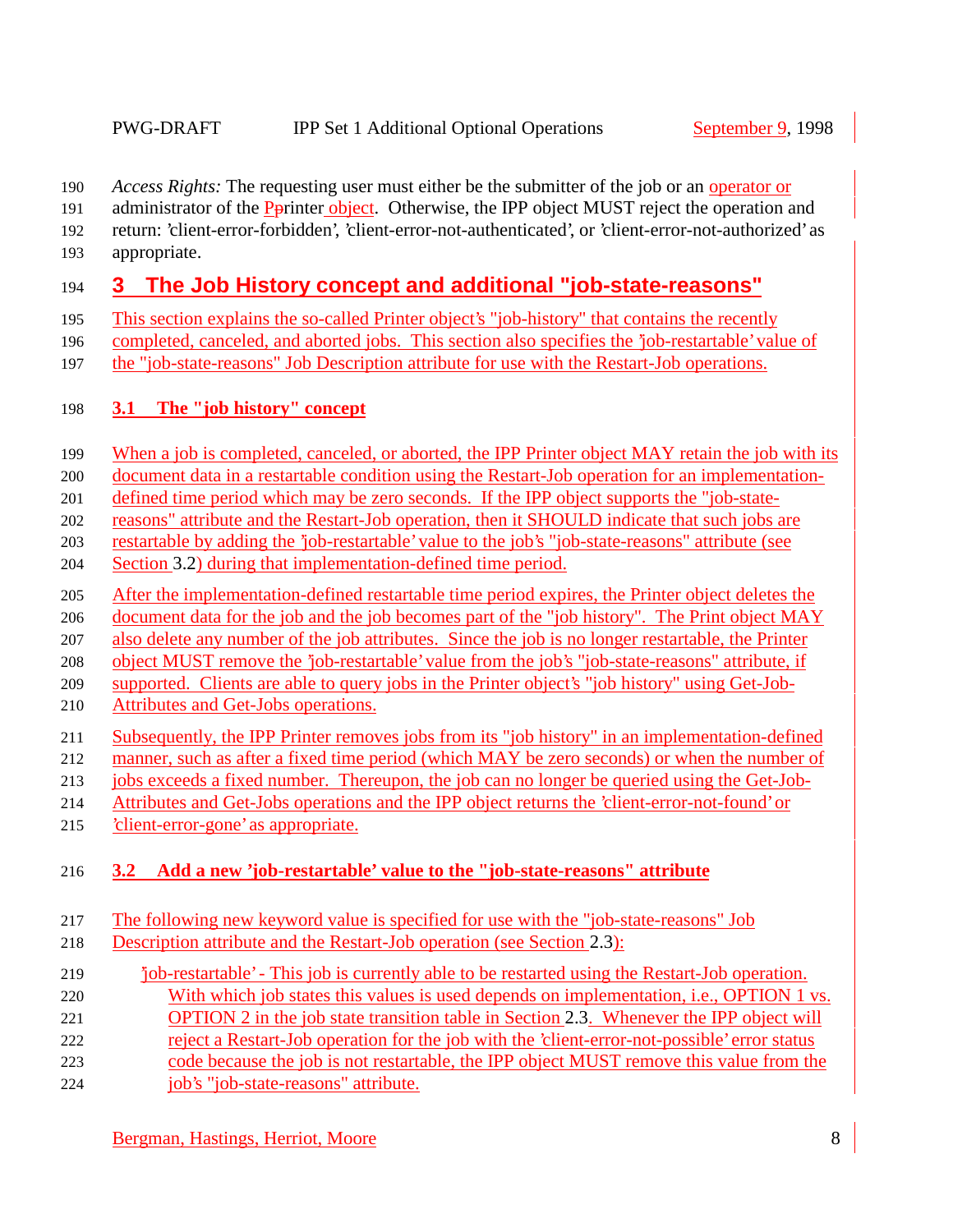|  | I<br>۰.<br>× |
|--|--------------|

| 226               | For example, after a job is completed (job state is 'completed', 'aborted', or 'canceled), the        |               |                                                                                                                                                                                                       |  |  |
|-------------------|-------------------------------------------------------------------------------------------------------|---------------|-------------------------------------------------------------------------------------------------------------------------------------------------------------------------------------------------------|--|--|
| 227               | implementation MAY retain the job in a restartable condition for an implementation-                   |               |                                                                                                                                                                                                       |  |  |
| 228               | defined time period. When that time elapses, an implementation MAY delete the                         |               |                                                                                                                                                                                                       |  |  |
| 229               | document data, but MAY retain some or all of the job attributes as a "job history" for an             |               |                                                                                                                                                                                                       |  |  |
| 230               | additional implementation-defined time period. During this second time period, the                    |               |                                                                                                                                                                                                       |  |  |
| 231               | implementation removes the 'job-restartable' value from the job's "job-state-reasons"                 |               |                                                                                                                                                                                                       |  |  |
| 232               | attribute, since the job can no longer be restarted.                                                  |               |                                                                                                                                                                                                       |  |  |
| 233               | 2.4Reprocess-Job                                                                                      |               |                                                                                                                                                                                                       |  |  |
| 234               | This operation allows a client to reprocess a copy of the job that is retained in the queue after     |               |                                                                                                                                                                                                       |  |  |
| 235               | processing is completed. A copy of the job restarts at the beginning on the same IPP Printer          |               |                                                                                                                                                                                                       |  |  |
| 236               | object with possibly different Job Template attributes supplied by the client in the request. Thus    |               |                                                                                                                                                                                                       |  |  |
| 237               | the Reprocess-Job operation is another create job operation and all of the semantics that [ipp-       |               |                                                                                                                                                                                                       |  |  |
| 238               | mod] specifies for "create job operations" also apply to the Reprocess-Job operation.                 |               |                                                                                                                                                                                                       |  |  |
| 239               | The client MAY supply any Job Template attributes as in a create job operation whether they           |               |                                                                                                                                                                                                       |  |  |
| 240               | were originally supplied in the job create operation or not. The Printer object performs a            |               |                                                                                                                                                                                                       |  |  |
| 241               | validation as in a create operation of the job that would be made up of any supplied attributes       |               |                                                                                                                                                                                                       |  |  |
| 242               | replacing the corresponding job's attributes in combination with any of the job's remaining Job       |               |                                                                                                                                                                                                       |  |  |
| 243               | Template attributes. If the Printer object supports the new combination of Job Template               |               |                                                                                                                                                                                                       |  |  |
| 244               | attributes, the Printer object accepts the Reprocess-Job operation, creates a new job, assigns new    |               |                                                                                                                                                                                                       |  |  |
| 245               | "job-id" and "job-uri" values, and makes a copy of the job attributes with their new values.          |               |                                                                                                                                                                                                       |  |  |
| 246               | The IPP object initializes the Job Description attributes of the new job as in a create job           |               |                                                                                                                                                                                                       |  |  |
| 247               | operation, so that attributes such as "media sheets completed", and "job k octets processed" start    |               |                                                                                                                                                                                                       |  |  |
| 248               | at 0 and the new job enters the 'pending' or 'pending-held' state, as after a job create operation.   |               |                                                                                                                                                                                                       |  |  |
| 249               | The returned groups are the same as for the Print-Job operation including the "job-id" and "job-      |               |                                                                                                                                                                                                       |  |  |
| 250               | uri" attributes with the new values assigned by the Printer object, whether the job has one or        |               |                                                                                                                                                                                                       |  |  |
| 251               | multiple documents.                                                                                   |               |                                                                                                                                                                                                       |  |  |
| 252               | The Printer object leaves the old 'completed', 'canceled', or 'aborted' job as is and does not change |               |                                                                                                                                                                                                       |  |  |
| 253               | any of its attributes. Therefore, the Job Description attributes are preserved for job monitoring     |               |                                                                                                                                                                                                       |  |  |
| 254               | and accounting purposes for the specified (old) job. Whether the document data is copied or           |               |                                                                                                                                                                                                       |  |  |
| 255               | shared between the old and the new job, depends on implementation, and cannot be detected by          |               |                                                                                                                                                                                                       |  |  |
| 256               | the client. Either the old job or the new job may be the target of subsequent Reprocess Job           |               |                                                                                                                                                                                                       |  |  |
| 257               | operations.                                                                                           |               |                                                                                                                                                                                                       |  |  |
| 258<br>259<br>260 | status code as follows:                                                                               |               | The IPP object MUST accept or reject the request based on the job's current state, transition the<br>job to the indicated new state, and return the indicated new job's new "job-state" attribute and |  |  |
|                   | Old job's current                                                                                     | New job's new | IPP object's response status code                                                                                                                                                                     |  |  |
|                   | "job-state"                                                                                           | "job-state"   | and action:                                                                                                                                                                                           |  |  |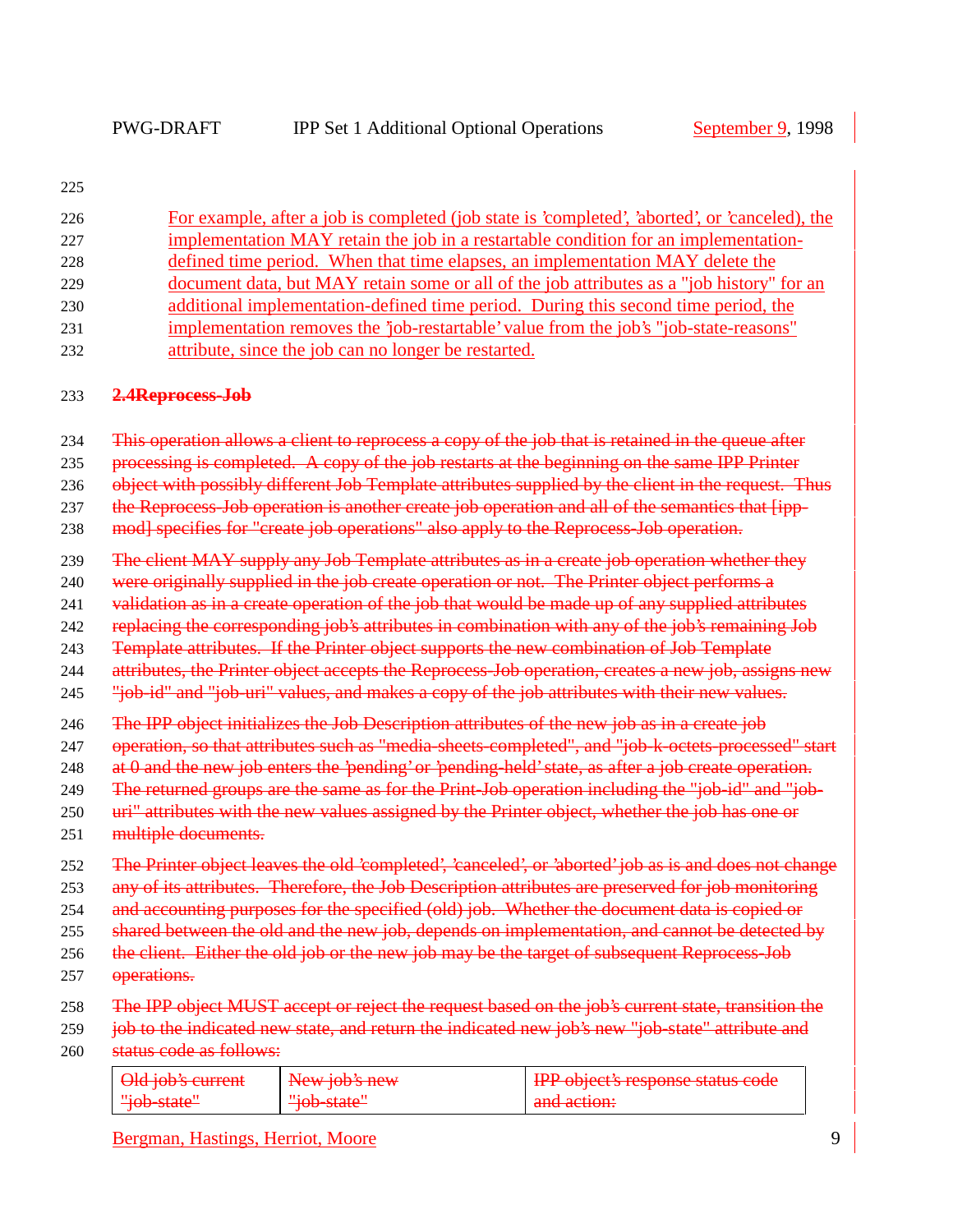| 'pending'                         | H/a                         | 'elient-error-not-possible'.               |
|-----------------------------------|-----------------------------|--------------------------------------------|
| pending held'                     | $\frac{H}{a}$               | 'elient error not possible'.               |
| 'processing'                      | $\frac{\mathbf{n}}{a}$      | 'elient-error-not-possible'.               |
| 'processing-stopped'              | $\frac{\mathbf{n}}{a}$      | 'elient-error-not-possible'.               |
| 'completed'                       | 'pending' or 'pending-held' | 'successful-ok'                            |
| 'canceled'                        | 'pending' or 'pending held' | 'successful ok'                            |
| $'$ ahorted'<br><del>avonce</del> | 'pending' or 'pending held' | $2n$ $\cos$ $\sin$ $\cos$<br>nuvaanium vir |

261 *Access Rights:* The requesting user must either be the submitter of the job or an administrator of

262 the printer. Otherwise, the IPP object MUST reject the operation and return: 'client-error-

263 forbidden', 'client-error-not-authenticated', or 'client-error-not-authorized' as appropriate.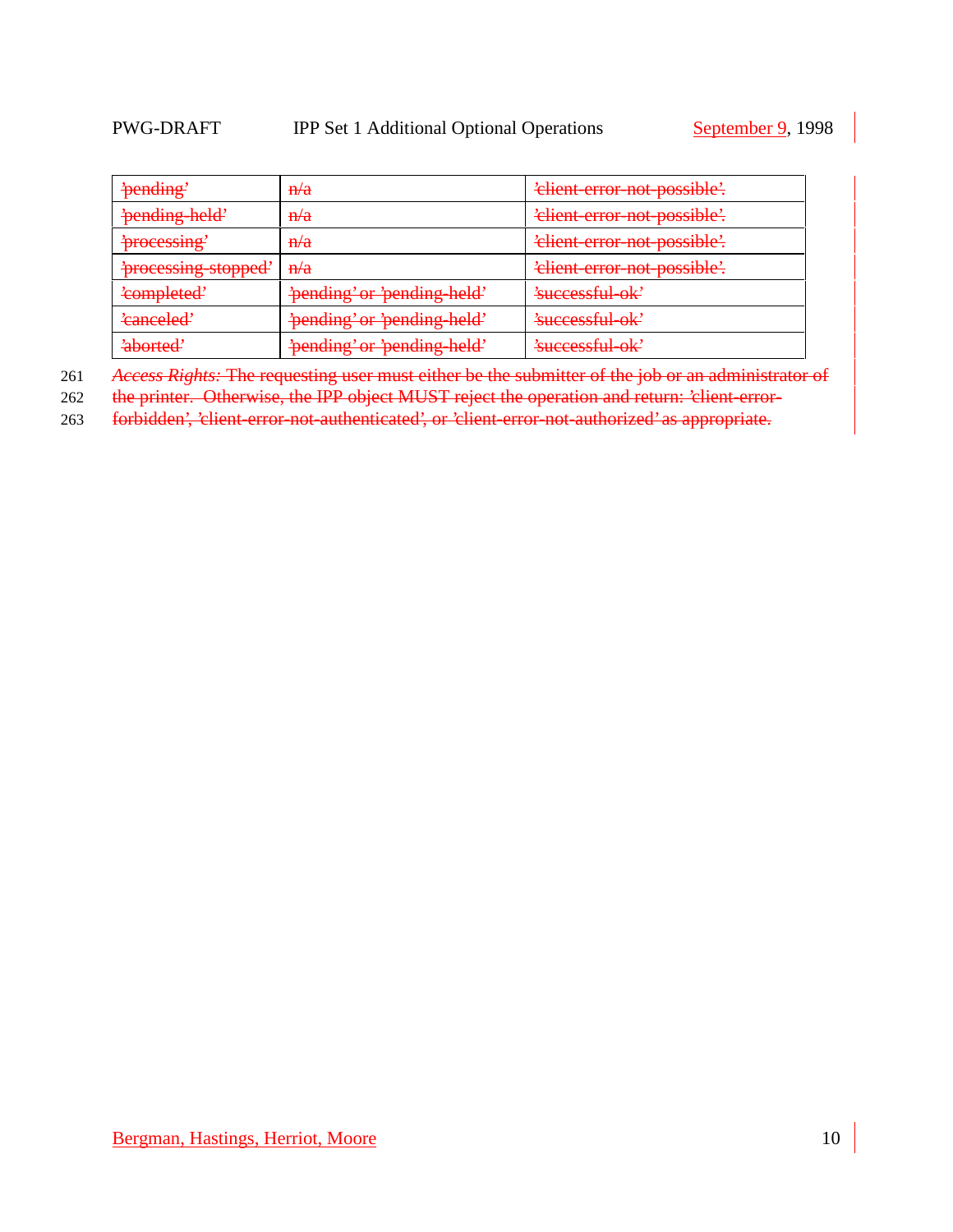# **34 Printer operations**

|                                              | The printer operations in Set 1 are for use by operators and administrators of each Printer object.<br>The following figure is copied from [ipp-mod] with the addition of the following arrow: |
|----------------------------------------------|------------------------------------------------------------------------------------------------------------------------------------------------------------------------------------------------|
| $any***$                                     |                                                                                                                                                                                                |
|                                              |                                                                                                                                                                                                |
|                                              | indicating an additional source of job submission using IPP or any other job submission protocol                                                                                               |
|                                              | that passes to the device but does NOT pass through the IPP Printer object in question.                                                                                                        |
| Legend:                                      |                                                                                                                                                                                                |
| ##### indicates a Printer object which is    |                                                                                                                                                                                                |
|                                              | either embedded in an output device or is                                                                                                                                                      |
|                                              | hosted in a server. The Printer object                                                                                                                                                         |
|                                              | might or might not be capable of queuing/spooling.                                                                                                                                             |
|                                              |                                                                                                                                                                                                |
| any indicates any network protocol or direct |                                                                                                                                                                                                |
| connect, including IPP                       |                                                                                                                                                                                                |
|                                              |                                                                                                                                                                                                |
| embedded printer:                            | output device                                                                                                                                                                                  |
|                                              | $any****+-----------------+$                                                                                                                                                                   |
| +--------+<br>$\circ$                        | ###########                                                                                                                                                                                    |
|                                              | client  ------------IPP------------># Printer #                                                                                                                                                |
| $+ - - - - - - - +$                          | # Object<br>#                                                                                                                                                                                  |
|                                              | ###########                                                                                                                                                                                    |
|                                              | +--------------+                                                                                                                                                                               |
|                                              |                                                                                                                                                                                                |
| hosted printer:                              | $\text{any} \frac{***}{*}$ + - - - - - - - - - - - - - -                                                                                                                                       |
| $+ - - - - - - - +$<br>$\circ$               | ###########                                                                                                                                                                                    |
|                                              | client $ -IPP-->\#$ Printer $#-any-> $ output device                                                                                                                                           |
|                                              |                                                                                                                                                                                                |
| $+ - - - - - - - +$                          | #<br># Object                                                                                                                                                                                  |
|                                              | ###########                                                                                                                                                                                    |
|                                              |                                                                                                                                                                                                |
|                                              |                                                                                                                                                                                                |
|                                              |                                                                                                                                                                                                |
| fan out:                                     | $\frac{any***+-----------------}{}$                                                                                                                                                            |
|                                              | $+ - - >$<br>output device                                                                                                                                                                     |
| O                                            | any                                                                                                                                                                                            |
| -IPP-># Printer<br>client                    | ###########<br>$# - -*$                                                                                                                                                                        |
|                                              | # Object<br>#                                                                                                                                                                                  |
|                                              | ###########<br>any                                                                                                                                                                             |
|                                              | output device<br>$+ - - >$                                                                                                                                                                     |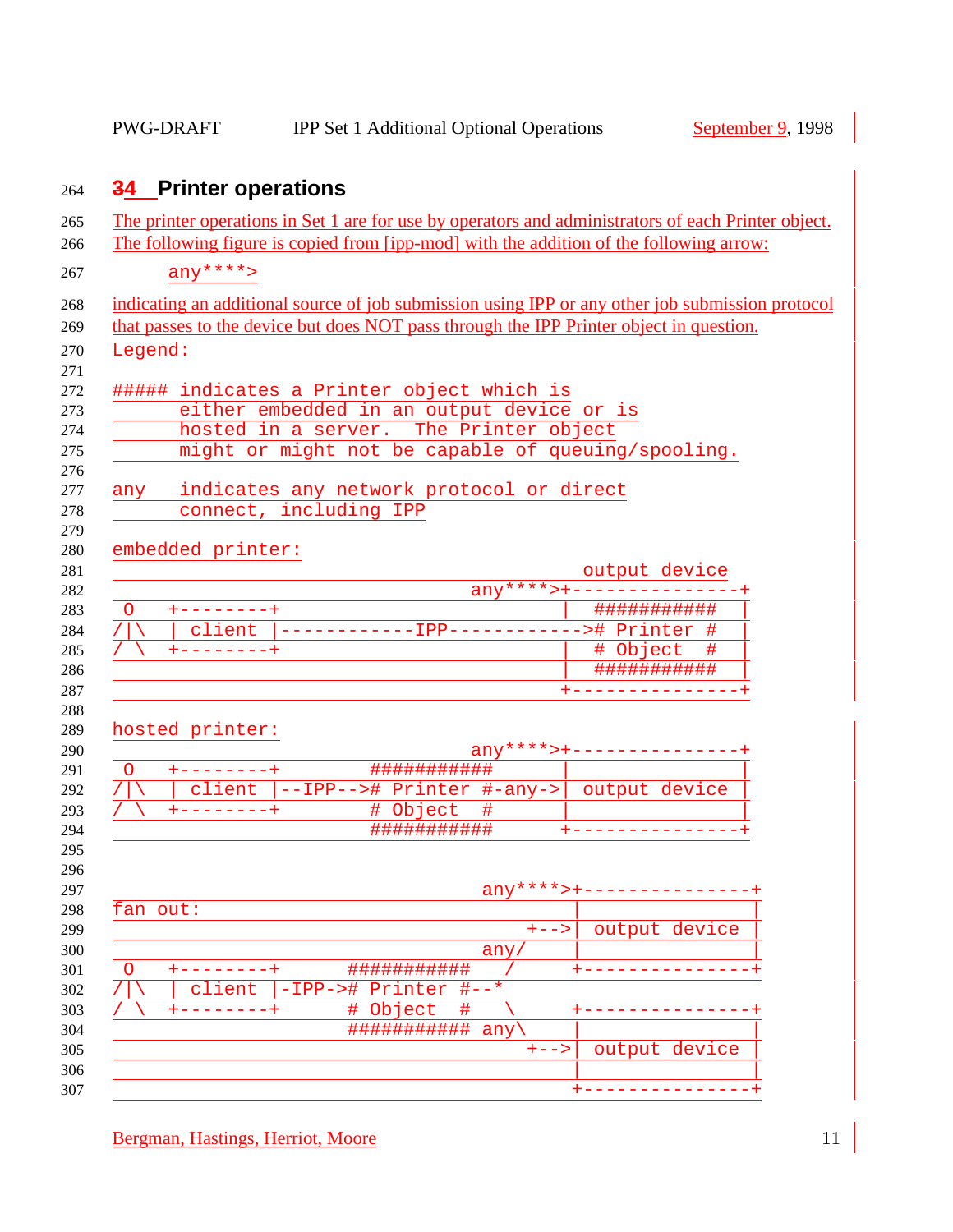|                                        | PWG-DRAFT                                 | <b>IPP Set 1 Additional Optional Operations</b>                                                                                                                                                                                                                  | September 9, 1998 |  |
|----------------------------------------|-------------------------------------------|------------------------------------------------------------------------------------------------------------------------------------------------------------------------------------------------------------------------------------------------------------------|-------------------|--|
| 308                                    |                                           | The operation attributes for the Printer operation requests are as follows:-                                                                                                                                                                                     |                   |  |
| 309                                    | Group 1: Operation Attributes             |                                                                                                                                                                                                                                                                  |                   |  |
| 310                                    |                                           | Natural Language and Character Set:                                                                                                                                                                                                                              |                   |  |
| 311<br>312                             |                                           | The "attributes-charset" and "attributes-natural-language" attributes as described in<br>section 3.1.4.1 of [ipp-mod].                                                                                                                                           |                   |  |
| 313<br>314                             | Target:                                   |                                                                                                                                                                                                                                                                  |                   |  |
| 315<br>316<br>317                      |                                           | The "printer-uri" (uri) operation attribute which is the target for this operation as<br>described in section 3.1.5 of [ipp-mod].                                                                                                                                |                   |  |
| 318<br>319<br>320                      | <b>Requesting User Name:</b>              | The "requesting-user-name" (name(MAX)) attribute SHOULD be supplied by the client<br>as described in section 8.3 of [ipp-mod].                                                                                                                                   |                   |  |
| 321                                    |                                           | The operation attributes for the Printer operation responses are as follows:                                                                                                                                                                                     |                   |  |
| 322                                    | Group 1: Operation Attributes             |                                                                                                                                                                                                                                                                  |                   |  |
| 323<br>324<br>325<br>326<br>327<br>328 | <b>Status Message:</b>                    | In addition to the REQUIRED status code returned in every response, the response<br>OPTIONALLY includes a "status-message" (text) operation attribute as described in<br>section 3.1.6 of [ipp-mod].<br>Natural Language and Character Set:                      |                   |  |
| 329<br>330<br>331                      |                                           | The "attributes-charset" and "attributes-natural-language" attributes as described in<br>section $3.1.4.2$ of [ipp-mod].                                                                                                                                         |                   |  |
| 332                                    | <b>Group 2: Unsupported Attributes</b>    |                                                                                                                                                                                                                                                                  |                   |  |
| 333<br>334<br>335<br>336               | $16)$ .                                   | This is a set of Operation attributes supplied by the client (in the request) that are not<br>supported by the Printer object or that conflict with one another (see sections 3.2.1.2 and                                                                        |                   |  |
| 337                                    | <b>Group 3: Printer Object Attributes</b> |                                                                                                                                                                                                                                                                  |                   |  |
| 338<br>339<br>340                      |                                           | Printer state information"printer state" and "printer state reasons:<br>The Printer object MUST return the "printer-state" [ipp-mod 4.4.10] and, if supported, the<br>"printer-state-reasons" [ipp-mod 4.4.11] attributes in order to indicate the effect of the |                   |  |

operation on the Printer object.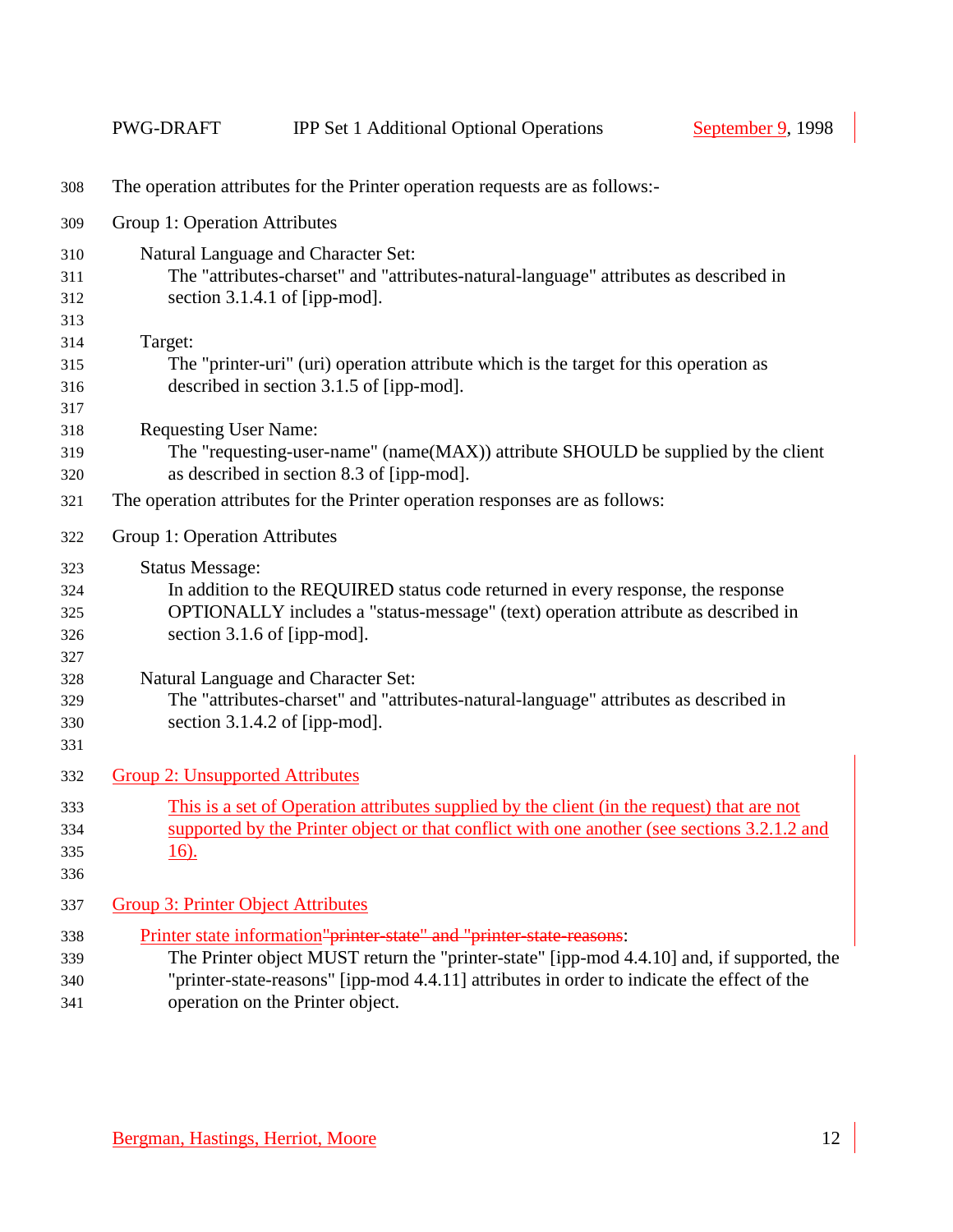#### **1.14.1 Pause-Printer**

- This operation allows a client to stop the Printer object from scheduling jobs on all its devices.
- 344 Depending on implementation, the Pause-Printer operation MAY also and to-stop the Printer
- 345 from processing the current job or jobs<del>, if supported</del>. Any job that is currently being printed is
- either stopped as soon as the implementation permits or is completed, depending on
- implementation. The Printer object MUST still accept create operations to create new jobs, but
- MUST prevent any jobs from entering the 'processing' state.
- If the Pause-Printer operation is supported, then the Resume-Printer operation MUST be supported, and vice-versa.
- The IPP Printer stops the current job(s) on its device(s) that were in the 'processing' or
- 'processing-stopped' states as soon as the implementation permits. If the implementation
- supports the "printer-state-reasons" attribute and the devices will take appreciable time to stop,
- the IPP Printer adds the 'moving-to-paused' value to the Printer object's "printer-state-reasons"
- attribute. When the device(s) have all stopped, the IPP Printer transitions the Printer object to the
- 'stopped' state, removes the 'moving-to-paused' value, if present, and adds the 'paused' value to
- the Printer object's "printer-state-reasons" attribute.
- When the current job(s) complete that were in the 'processing' state, the IPP Printer transitions
- them to the 'completed' state. When the current job(s) stop in mid processing that were in the
- 'processing' state, the IPP Printer transitions them to the 'processing-stopped' state and, if the
- "job-state-reasons" attribute is supported, adds the 'printer-stopped' value to the job's "job-state-
- reasons" attribute.
- Note: for any jobs that are 'pending' or 'pending-held', the 'printer-stopped' value of the jobs'
- "job-state-reasons" attribute also applies. However, the IPP Printer NEED NOT update those
- job's "job-state-reasons" attributes and only need return the 'printer-stopped' value when those
- jobs are queried (so-called "lazy evaluation").
- Whether the Pause-Printer operation affects jobs that were submitted to the device from other
- sources than the IPP Printer object (see the any\*\*\*> arrow in the figure above) in the same
- way that the Pause-Printer operation affects jobs that were submitted to the IPP Printer object
- using IPP, depends on implementation, i.e., on whether the IPP protocol is being used as a
- universal management protocol or just to manage IPP jobs, respectively.
- The IPP Printer MUST accept the request in any state, transition the Printer to the indicated new
- "printer-state" before returning, and return the indicated "printer-state", "printer-state-reasons",
- and status code as follows:

| Current         | <b>New</b>      | "printer-  | <b>IPP</b> Printer's response status code and action: |
|-----------------|-----------------|------------|-------------------------------------------------------|
| "printer-state" | "printer-state" | state-     |                                                       |
|                 | returned        | reasons"   |                                                       |
| 'idle'          | 'stopped'       | paused'    | 'successful-ok'                                       |
| processing'     | processing'     | moving-to- | OPTION 1: 'successful-ok';                            |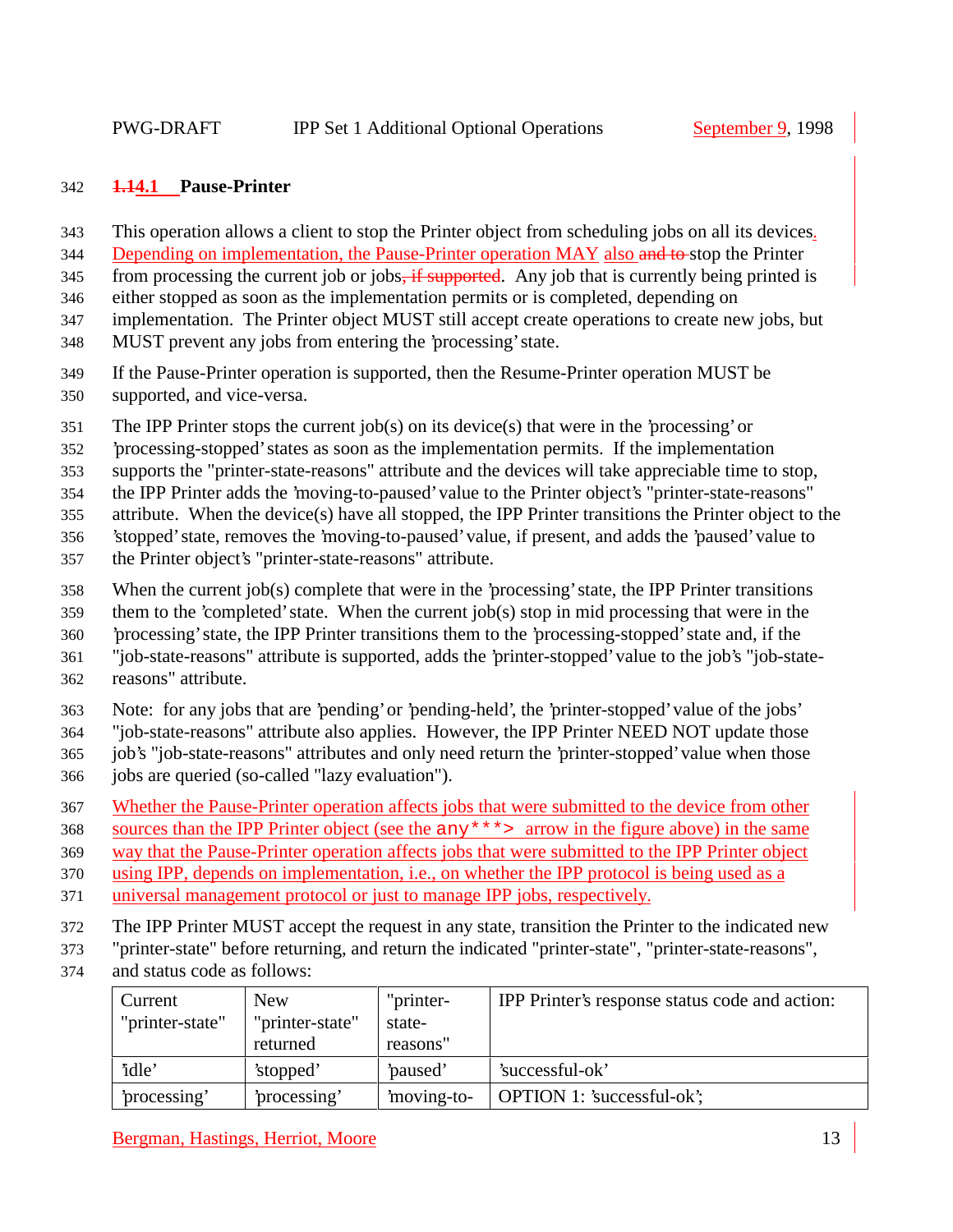|              |           | paused' | Later, when all output has stopped, the "printer-<br>state" becomes 'stopped', and the 'paused' value<br>replaces the 'moving-to-paused' value in the<br>"printer-state-reasons" attribute |
|--------------|-----------|---------|--------------------------------------------------------------------------------------------------------------------------------------------------------------------------------------------|
| 'processing' | 'stopped' | paused' | <b>OPTION 2: 'successful-ok';</b><br>all output stopped immediately                                                                                                                        |
| 'stopped'    | 'stopped' | paused' | 'successful-ok'                                                                                                                                                                            |

375 *Access Rights:* The requesting user must be an operator or administrator of the Pprinter object.

376 Otherwise, the IPP Printer MUST reject the operation and return: 'client-error-forbidden', 'client-377 error-not-authenticated', or 'client-error-not-authorized' as appropriate.

#### 378 **1.1.14.1.1 Add a new 'moving-to-paused' value to the "printer-state-reasons" attribute**

- 379 The following new keyword value is specified for use with the "printer-state-reasons" Printer 380 Description attribute:
- 381 'moving-to-paused': Someone The Printer object's operator or administrator has paused the 382 Printer object using the Pause-Printer operation or other means, but it has not yet stopped 383 producing output. When all the devices stop producing output, the Printer object MUST 384 replace this value with the 'paused' value.

# 385 **1.24.2 Resume-Printer**

386 This operation allows a client to resume the Printer object scheduling jobs on all its devices. If

- 387 the Printer object supports the "printer-state-reasons" attribute, it MUST remove the 'paused' and
- 388 'moving-to-paused' values from the Printer object's "printer-state-reasons" attribute, if present. If
- 389 there are no other reasons to keep a device paused (such as media-jam), the IPP Printer
- 390 transitions itself to the 'processing' or 'idle' states, depending on whether there are jobs to be
- 391 processed or not, respectively, and the device(s) resume processing jobs.
- 392 If the Pause-Printer operation is supported, then the Resume-Printer operation MUST be
- 393 supported, and vice-versa.
- 394 The IPP Printer removes the 'printer-stopped' value from any job's "job-state-reasons" attributes 395 contained in that Printer.
- 396 The IPP Printer MUST accept the request in any state, transition the Printer object to the
- 397 indicated new state, and return the indicated "printer-state" and status code as follows:

| Current         | New "printer-state" | IPP Printer's response status code and action: |
|-----------------|---------------------|------------------------------------------------|
| "printer-state" | returned            |                                                |
| 'idle'          | 'idle'              | 'successful-ok'                                |
| processing'     | processing'         | 'successful-ok'                                |
| 'stopped'       | processing'         | 'successful-ok';                               |